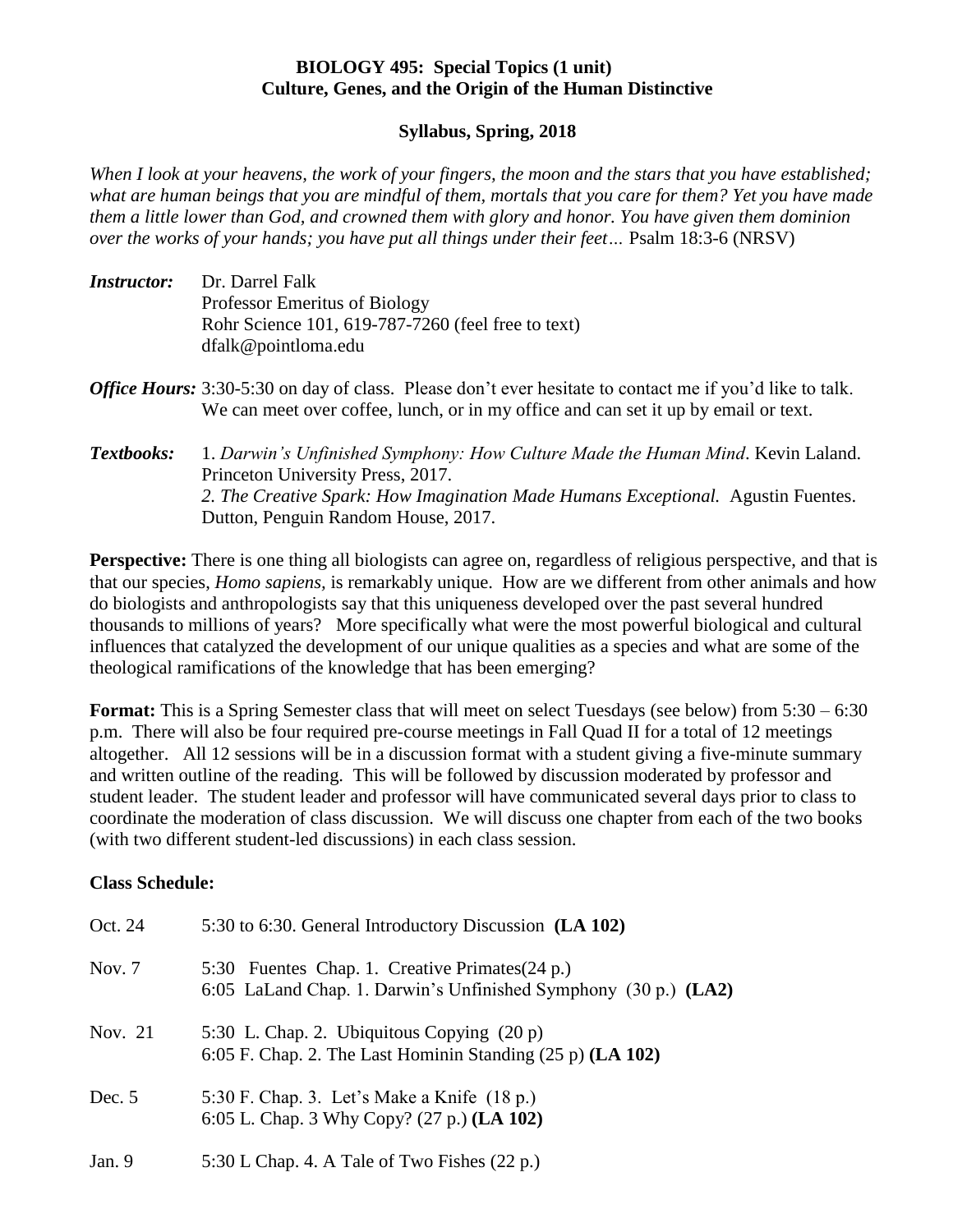|          | 6:05 F. Chap. 4. Killing and Eating, etc. (16 p.) Room TBA                                                                    |
|----------|-------------------------------------------------------------------------------------------------------------------------------|
| Jan. 16  | 5:30 F. Chap. 5. The Beauty of Standing in Line (16 p.)<br>6:05 L. Chap. 5. The Roots of Creativity (22 p.) <b>Room TBA</b>   |
| Jan. 30  | 5:30 L. Chap. 6. The Evolution of Intelligence (27 p.)<br>6:05 F. Chap. 6. Food Security Accomplished (24 p.) <b>Room TBA</b> |
| Feb. 27  | 5:30 F. Chap. 7. Creating War and Peace (36 p.)<br>6:05 L. Chap. 7. High Fidelity (25 p.) Room TBA                            |
| Mar. 13  | 5:30 L. Chap. 8. Why We Alone Have Language (33 p.)<br>$6:05$ F. Chap. 8. Creative Sex (28 p.) <b>Room TBA</b>                |
| Mar. 27  | 5:30 F. Chap. 9. Religious Foundations (27 p.)<br>6:05 L. Chap. 9. Gene Culture Co-evolution (26 p.) <b>Room TBA</b>          |
| Apr $10$ | 5:30 L. Chap. 10. The Dawn of Civilization (30 p.)<br>6:05 F. Chap. 10. Artistic Flights (26 p.) <b>Room TBA</b>              |
| Apr. 17  | 5:30 F. Chap. 11. Scientific Architecture (26 p.)<br>6:05 L. Chap. 11. Foundations of Cooperation (19p.) Room TBA             |

# *PLNU Mission:* **To Teach ~ To Shape ~ To Send**

Point Loma Nazarene University exists to provide higher education in a vital Christian community where minds are engaged and challenged, character is modeled and formed, and service becomes an expression of faith. Being of Wesleyan heritage, we aspire to be a learning community where grace is foundational, truth is pursued, and holiness is a way of life.

*Course Description:* Exploring the interplay between genes and culture in the origin of our species, *Homo sapiens*.

### *Course Learning Outcomes:* Students will be able to

- *1.* Identify many of the genetic factors that have influenced the origin of human uniqueness
- *2.* Identify many of the cultural factors that have influenced the origin of human uniqueness
- *3.* Identify the way in which genes and culture interact in the ongoing human evolution
- *4.* Gain an increased understanding of the compatibility of the Christian faith with the science of human origins

*Attendance:* Because of the discussion nature of this class, attendance is essential for all twelve meetings. If a health emergency arises, please seek approval from professor in advance and scan in documentation from doctor within a week. Otherwise students will lose 1/12 off of their total point score for each absence.

*Academic Accommodations:* If you have a diagnosed disability, please contact PLNU's Disability Resource Center (DRC) within the first two weeks of class to demonstrate need and to register for accommodation by phone at 619-849-2486 or by e-mail at [DRC@pointloma.edu.](mailto:DRC@pointloma.edu) See [Disability Resource](http://www.pointloma.edu/experience/offices/administrative-offices/academic-advising-office/disability-resource-center)  [Center](http://www.pointloma.edu/experience/offices/administrative-offices/academic-advising-office/disability-resource-center) for additional information.

*Academic Honesty:* Students should demonstrate academic honesty by doing original work and by giving appropriate credit to the ideas of others. Academic dishonesty is the act of presenting information, ideas, and/or concepts as one's own when in reality they are the results of another person's creativity and effort. A faculty member who believes a situation involving academic dishonesty has been detected may